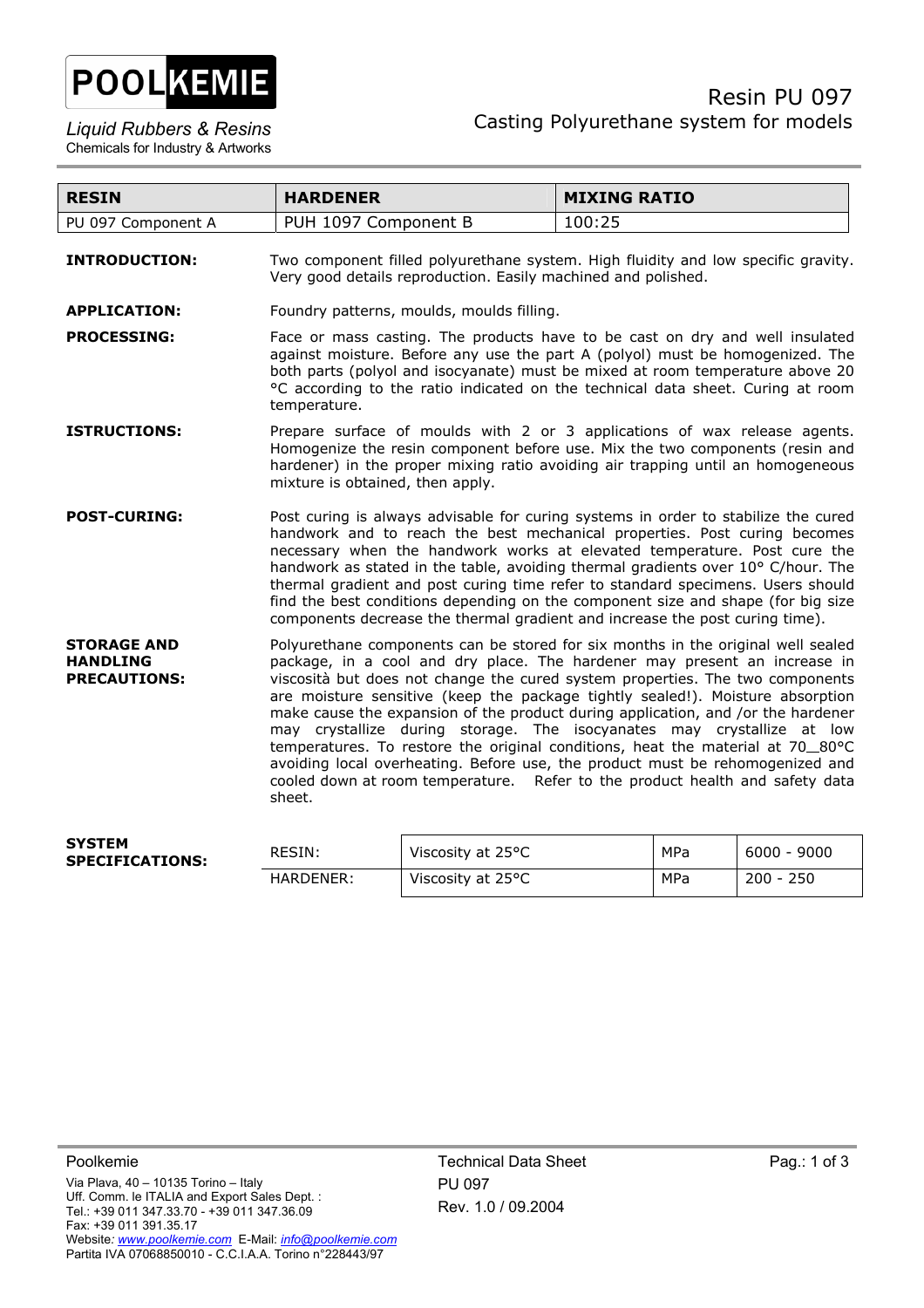

*Liquid Rubbers & Resins*  Chemicals for Industry & Artworks

## **TYPICAL SYSTEM CHARACTERISTICS**

| Resin Colour                                     | White                |  |
|--------------------------------------------------|----------------------|--|
| Hardener Colour                                  | Pale Yellow          |  |
| Density resin at 25 <sup>*</sup> C (ASTM D 1475) | $1,60 - 1,65$ (g/ml) |  |
| Density hardener at WC (ASTM 0 1475)             | $1,18 - 1,22$ (g/ml) |  |
| <b>PROCESSING DATA</b>                           | $A + B$              |  |
| Mixing ratio by weight                           | 100 g.               |  |
| Mixing ratio by volume                           | 35 ml.               |  |
| Pot life (200 ml, 40 mm, 25°C)                   | $3 - 5$ Min.         |  |
| Exothermic peak (200 ml, 40 mm, 25°C)            | $50 - 60 °C$         |  |
| Gelation time (15 ml, 6 mm, 25°C)                | $8 - 10$ min.        |  |
| Post-curing 60°C                                 | $4 - 5h$             |  |
| Maximum recommended thickness                    | $35 - 55$ mm         |  |